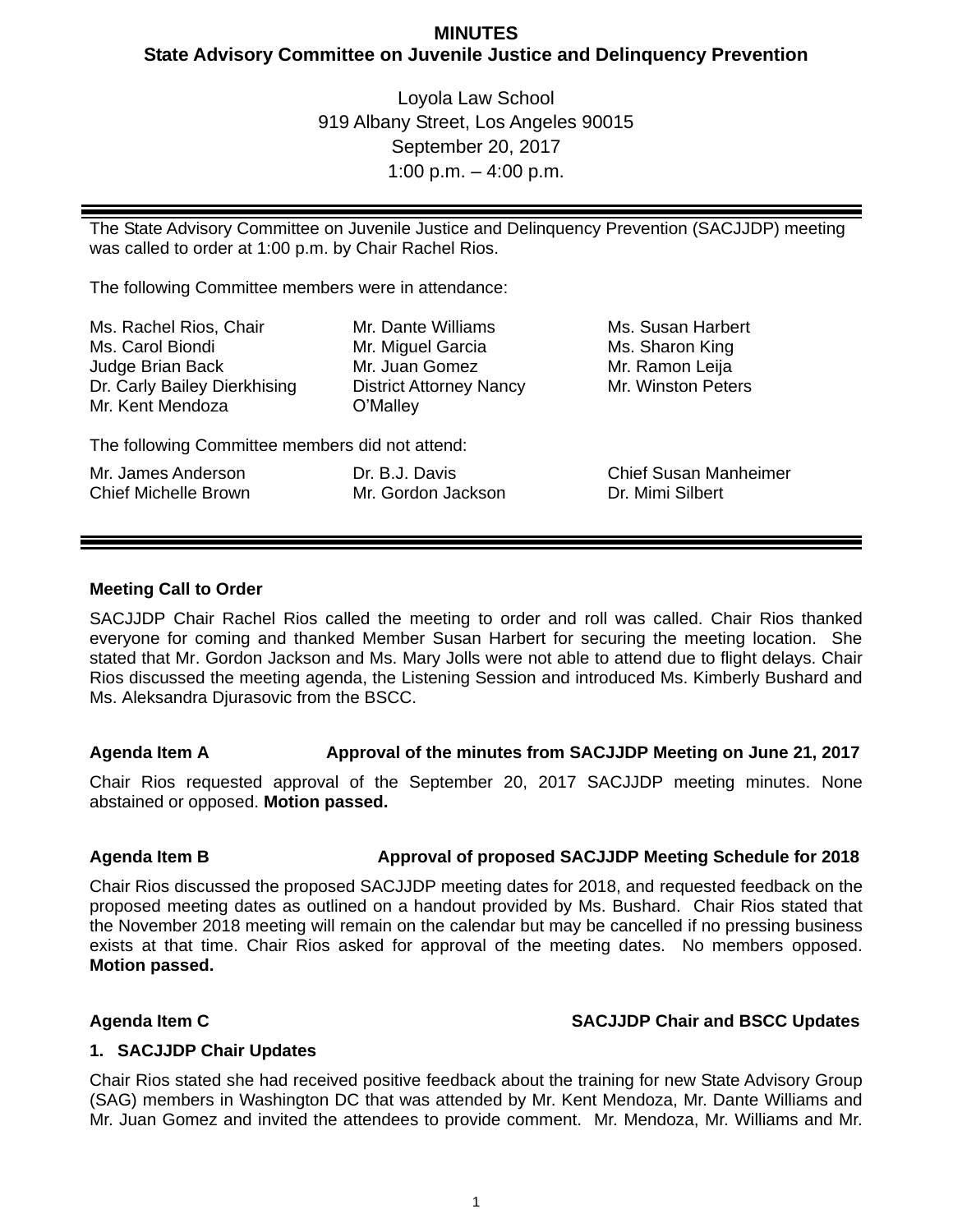Gomez shared that it was inspiring to meet people from different states who are involved with the same issues, such as legislation, increasing youth engagement and employing strategies that will better equip youth for success. There was discussion about other state SAGs, their composition, collaboration with governors' offices, and whether any were involved in legislative processes. Chair Rios stated that the SACJJDP will have an opportunity to speak with a representative from the Governor's office during the October meeting, and that the members should develop questions, which is a discussion item later in the agenda. BSCC Executive Director Kathleen Howard confirmed that the Governor's Deputy Legislative Secretary, Dan Seeman will attend. There was further discussion about the Washington DC training and the SAGs in attendance.

Chair Rios discussed the Reducing Racial and Ethnic Disparity (R.E.D.) subcommittee and stated that she is in the process of setting up a meeting with them to begin work on the new R.E.D. grant cycle, which is different than the Title II grant cycle. Ms. Bushard stated that the meeting is not yet set, but dates are being considered for late October or early November. Chair Rios discussed the Juvenile Justice Standing Committee (JJSC) and the relationship to the SACJJDP. Chair Rios stated that the decision has been made that JJSC Chair David Steinhart will be a liaison to the SACJJDP and Chair Rios will be an ex-officio member of the JJSC. Chair Rios attended the JJSC meeting in July where the topics included youth detained in Yolo County, AB 1998 requirements, immigration, and segregation of data related to ethnic disparity. Ms. Howard, who was also in attendance, stated the JJSC discussed the BSCC's Juvenile Detention Profile Survey (JDPS), which provides data on the number of youth in detention facilities across the state. Ms. Howard stated that the JJSC recommended that the BSCC Board consider appointing an Executive Steering Committee (ESC) to update the JDPS. Chair Rios supported the idea. Ms. Susan Harbert requested that the SACJJD members get a copy of the survey, and Ms. Howard agreed to provide the link to the survey. Ms. Howard stated that one of the ways the BSCC facilitates the two juvenile focus committees providing ongoing information to the BSCC Board is by having Mr. Steinhart (BSCC Board member) and Chair Rios present at Board meetings several times a year on the work of their committees.

Chair Rios stated that the Title II application is being processed and the 2017 allocation amount is expected to be similar to 2016. Chair Rios discussed email protocols and the volume of OJJDP email. Chair Rios stated that moving forward the Juvenile Justice Specialist, Ms. Bushard, will only forward information to SACJJDP members that comes from OJJDP and pertains directly to state advisory groups. For all other information, Chair Rios stated that it is up to the members to decide which lists they would like to subscribe to and that BSCC staff will create a list of the available categories and subscriptions – webinars, grant opportunities, conferences, etc. There was a request that BSCC staff add a note to email subject lines to identify required responses, e.g., action required, travel information, or information only.

Chair Rios discussed the Title II online survey and thanked those that met with BSCC staff to provide input on survey content, including Erica Webster, Dominque Nong, William Ing, and Israel Villa. Chair Rios stated that the BSCC reached out to other states to see if any had conducted similar surveys, and they received feedback from about 20 states who gave valuable feedback on the survey preparation process. To date, the BSCC has received about 150 survey responses. Chair Rios provided an overview of the October meeting, including dates and times which are October 18th from 10am to 5pm and October 19<sup>th</sup> from 9am to 3pm. On Day 1 the representative from the Governor's office will be there to answer questions, and a representative from the Office of Health Equity will attend and present on community-defined and evidence-based programs and practices and how those practices inform the work of the committee. The remainder of Day 1 and all of Day 2 will be spent on identifying goals and priorities for the next three years. Chair Rios stated that the Chief Probation Officers are hosting an event on October 19 and 20 to commemorate 10 years of juvenile realignment.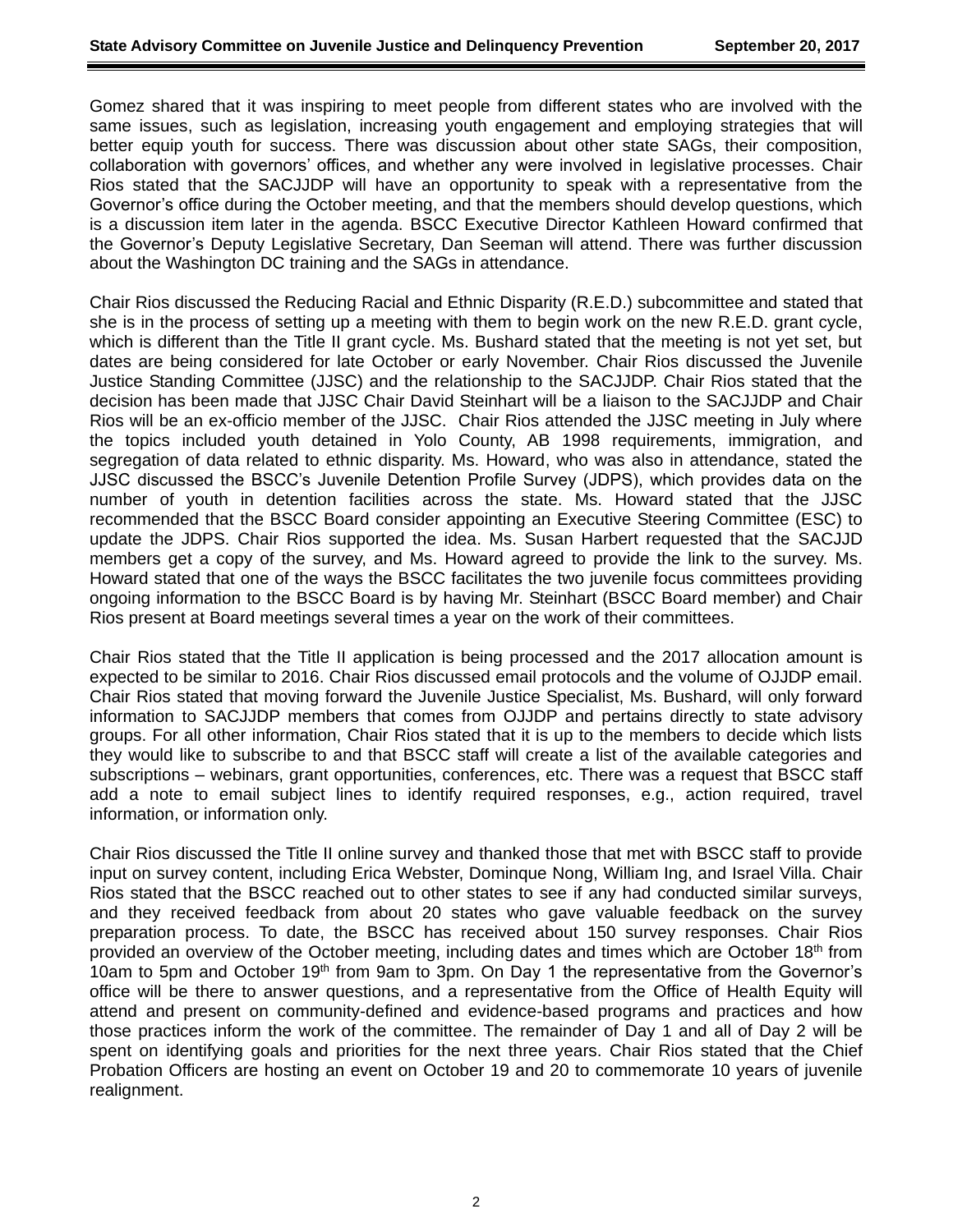## **2. BSCC Updates**

Ms. Bushard welcomed the committee members and spoke briefly about the travel expense claims and lunch costs. Ms. Howard thanked Ms. Harbert for finding the venue and stated that it is beneficial to vary SACJJDP meeting locations. Ms. Howard discussed the Edward Byrne Memorial Justice Assistance Grant (JAG) and the role of the BSCC as the administering agency. JAG is a federal grant that allocates approximately \$17 million to California annually. The funds are awarded using a competitive process. The BSCC submitted the application on time, but awarding of funds has been delayed due to litigation and additional grant conditions having to do with ICE agents' access to jails and 48-hour notice requirements for inmates being released from jail. Ms. Howard stated that concurrent with the JAG process SB 54 was moving through the legislature and had been significantly amended since its introduction. Ms. Howard stated that the US District Court in Northern Illinois recently issued a nationwide injunction in a suit filed by the City of Chicago, a recipient of JAG funds, to assert that the two new grant conditions are not lawful. Mr. Winston Peters discussed a JAG grant program, a collaborative effort of the Los Angeles (LA) County Public Defender's Office, Sheriff's Department and Mental Health Department that addresses the needs of mentally ill inmates. Ms. Howard stated that in past years JAG grants were mostly law enforcement focused, but about 3 years ago, the BSCC expanded the scope to other program purpose areas. Judge Brian Back discussed a JAG project focused on gang prevention and shared information on the R.E.D. training event in Ventura County on October 30 and 31. Chair Rios directed the committee to the list of JAG grantees that is contained in the meeting materials. Ms. Howard stated that the 31 grants listed began in 2015 and run through this calendar year (some will continue with a no-cost one-year extension) and that the litigation and new conditions apply not to these but to the next cohort of JAG grantees. Mr. Peters stated that he would share a link for members to access information about existing grants in LA County and their programs and outcomes.

Ms. Howard discussed the CalVIP grant program, the successor to the CalGRIP program that expands services beyond only gang-related activity and extends the funding opportunity to include community-based organizations. It was formerly available only to cities. Chief Michelle Brown is chairing the Executive Steering Committee (ESC) for the CalVIP program (\$9.2 million, of which \$1 million goes to LA and \$8.2 is competitively awarded.). Ms. Howard gave an update on the other BSCC grant programs, Title 15 regulations revisions process, and the work of the Standards and Training in Corrections Division. Ms. Howard stated that the BSCC presented a proposed, updated strategic plan to the Board. Input on the updated plan was provided by the Board, BSCC staff and through public comment. Of interest to SACJJDP, Ms. Howard stated that the BSCC will be forming workgroups to implement the goals of the plan, some of which will require participation from partners and stakeholders.

## **Agenda Item D Legislation**

Chair Rios described the three different legislative reports provided in the meeting materials. She requested that BSCC a future agenda item be set to review the key words used to generate the SACJJDP-specific legislative report.

### **Agenda Item E Information – In Custody Focus Group Project Status**

Chair Rios stated that the in-custody interview dates are confirmed for October 4 in Sacramento and October 13 in San Diego and all members are invited to participate in the process. The purpose of the in-custody interviews is to hear from detained youth about their needs and gather information to help identify SACJJDP priorities. Dr. Carly Dierkhising asked about the youth that will participate and how they will be chosen. Chair Rios stated the hosting probation department, not the SACJJDP, will be selecting the participants. The BSCC staff will coordinate the interview sessions, which are envisioned as a conversation with youth members. Chair Rios stressed the importance of confidentiality. Ms.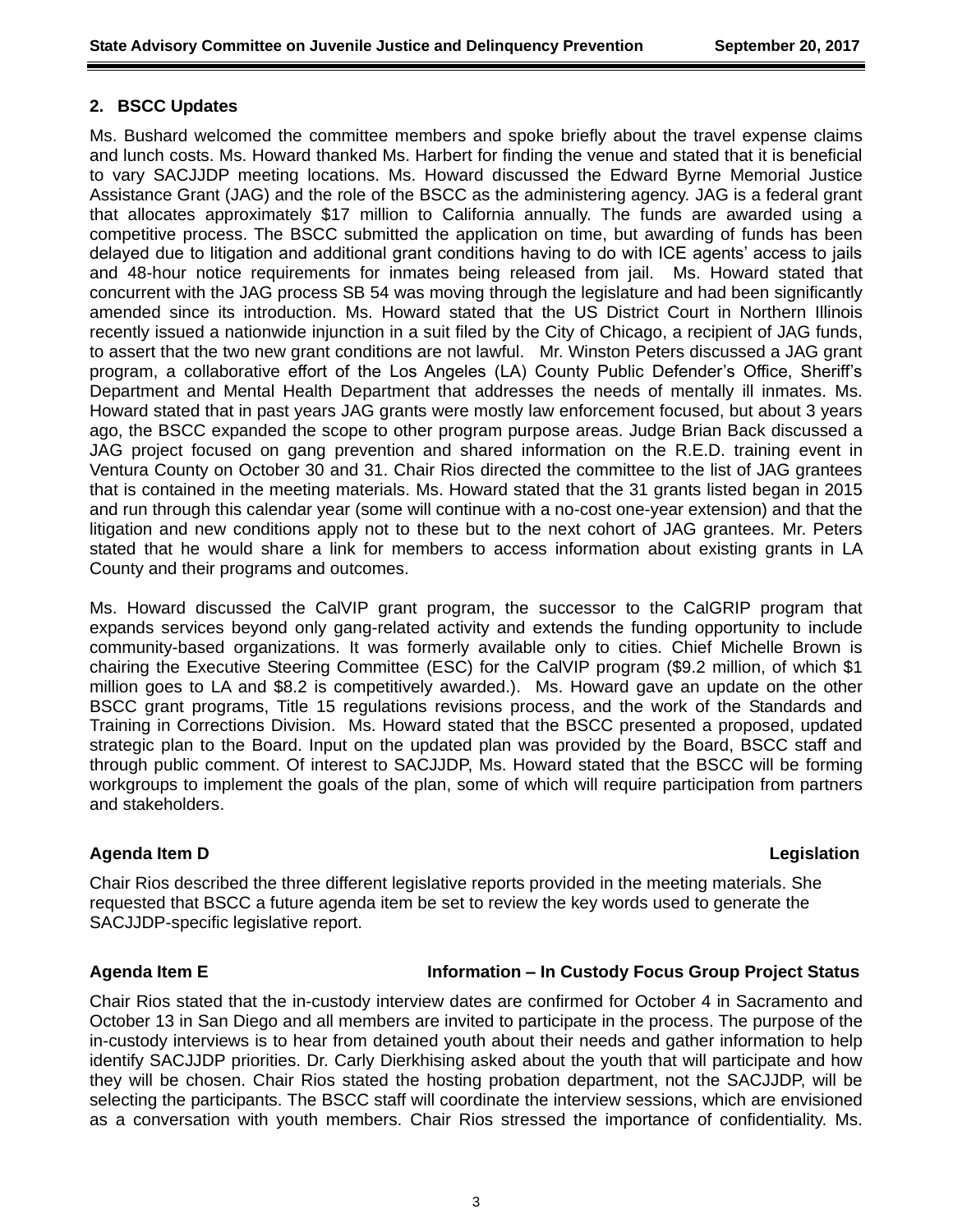Biondi suggested that there should be an open-ended question about each youth's in-custody experience that allows them to answer in their own words. Mr. Mendoza asked if a formerly incarcerated person will be participating as an interviewer and suggested that if not, the youth may not be as forthcoming or may fear what will happen upon return to their unit. Mr. Mendoza expressed concern that Probation may select the youth who will not talk and/or are scared. Mr. Ramon Leija agreed that Probation presence may prevent the youth from opening up and voiced concern about interviewees being coached in how they should respond to the questions. Chair Rios agreed to share all concerns with participating Probation departments and that in her experience young people are candid and eager to share their story, but agrees that they must have a comfortable environment to do so and acknowledge the privacy considerations members were raising. Mr. Gomez inquired about how BSCC staff will facilitate the process. Chair Rios referred members to the documents under this topic item, which gave a general outline of the process to be used. She stated that she will also attend the sessions and introduce the process, SACJJDP members will talk with the youth and BSCC staff will record the process through use of notes. BSCC will fund the members' travel for these interviews. Mr. Gomez suggested sending out a letter prior to the interview to introduce the SACJJDP and the expectations of the interview process. Chair Rios agreed that a one-page document to explain and ask for interested participants might be helpful.Ms. Sharon King suggested that the interview questions should be open ended and contain options (Ex. What do you think about transitional housing after you are released? Chair Rios asked for members interested and available to go to Sacramento. Chair Rios asked, if the dates were different, how many people would be interested in Sacramento. Mr. Leija, Mr. Miguel Garcia, and Mr. Mendoza were interested in the interview in San Diego. Ms. Harbert and Ms. Biondi asked if LA was an option. Mr. Peters gave additional reasons why LA would be a good option. There was further discussion about possible interview locations. Chair Rios responded by stating that the group had raised some important considerations. Ms. Bushard agreed to consider different dates and locations.

**Agenda Item F AB 1998 Implementation Update**

Ms. Bushard stated that AB 1998 was enacted about a year ago and had the effect of combining the planning efforts and reporting requirements of the Juvenile Justice Crime Prevention Act (JJCPA) and the Youthful Offender Block Grant (YOBG). Ms. Biondi asked about the difference between consolidated state plan vs. consolidated form. Ms. Bushard explained that both are relevant; the law states that counties are to submit a comprehensive juvenile justice plan and the BSCC is to provide a consolidated report format. Ms. Howard stated that the focus of AB 1998 was on the reporting and that the BSCC provided a format for the combined submission of both plans and reports. Ms. Bushard explained that the BSCC has handled the first year as a transition year. As such, some counties submitted consolidated plans while others submitted a number of documents to address the different components. The plans are posted on the BSCC website. Ms. Bushard stated that next year the BSCC will be looking for one document that addresses all of the components and noted that counties are in varying stages of pulling together information from the two programs, which have been separate in the past. Ms. Bushard stated that the data being reported nowis county-wide data that is coming out of the Juvenile Court and Probation Statistical System (JCPSS). There was extensive discussion among the members about the data and the interest in having different data available. Ms. Howard stated that the data reporting requirements generally rely on what is reported in the DOJ statewide system. Ms. Bushard further explained that the statute clearly identifies which data elements must be reported and that all data must come from existing statewide data networks or systems. AB 1998 does not require counties to generate any new data but rather to report what is already available. Accordingly, the BSCC is asking for the eight data elements that are specifically required by statute. Chair Rios asked if it were possible to have a state-wide summary of county data and Ms. Bushard said she would look into it.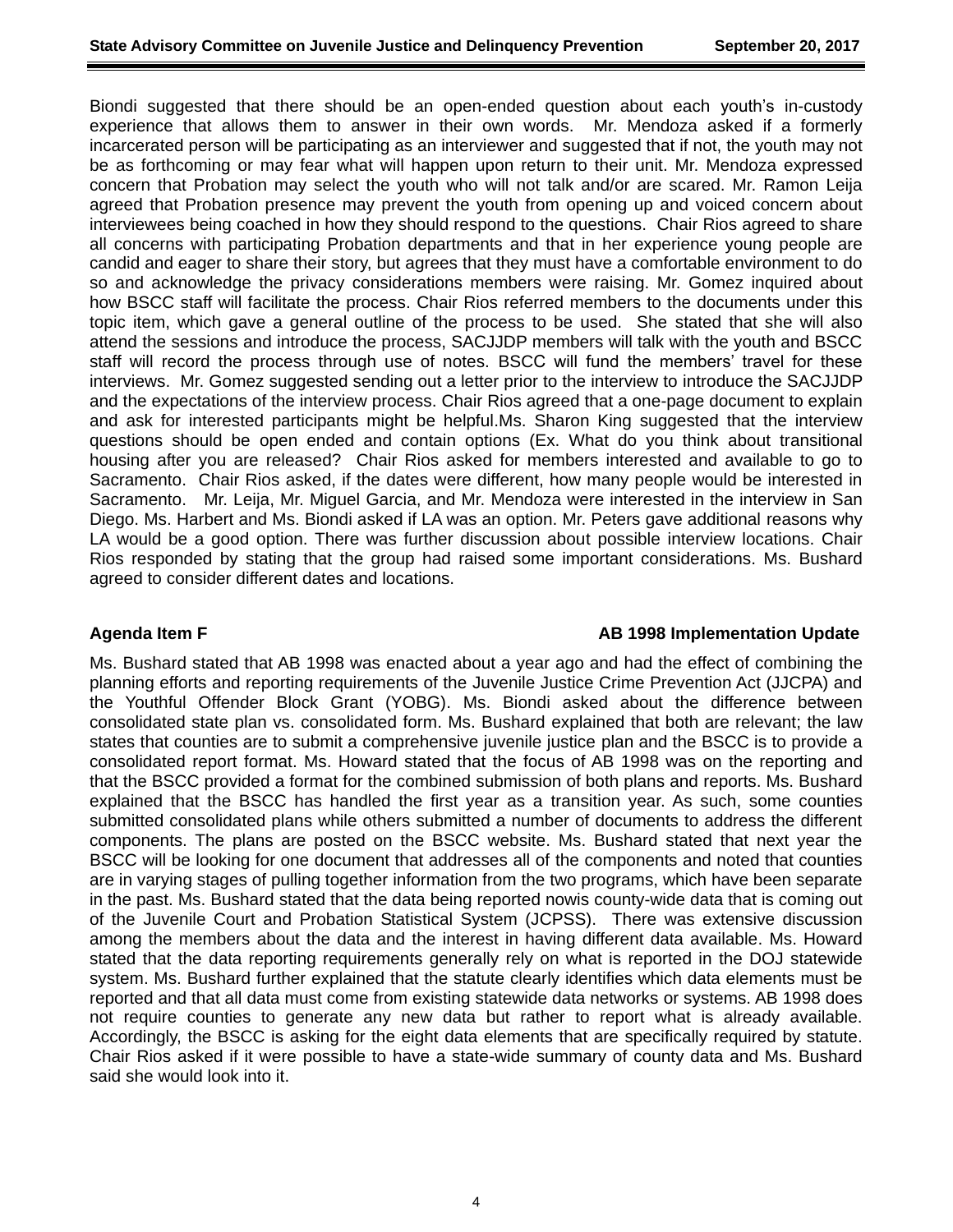### **Agenda Item G Development of New State Plan**

Ms. Bushard discussed the new Title II state plan that must be developed. She stated that historically the plan has been due to OJJDP in June but last year the date was moved to April. To ensure timely submission, we will assume the earlier due date. Ms. Bushard stated that the solicitation, or invitation to apply for funding, is anticipated from OJJDP in January. If SACJJDP assumes an April due date it is essential that the vast majority of plan development work be completed during the two-day October meeting. Then BSCC staff can prepare the draft State Plan and have it ready for SACJJDP review at the January meeting. The committee will go over the plan in detail at the January meeting and then BSCC staff will make final edits. A final version will be ready for review and approval at the March meeting. In April, the plan will go before the BSCC Board and will be submitted to OJJDP by the April due date. Ms. Bushard outlined the contents of the State Plan and described it as one document that combines both a plan and a funding application. The work to be done during the October meeting includes:

- Identifying priorities for the next three-year grant cycle;
- Developing need statements that reflect the priorities;
- Establishing goals and objectives to address the needs;
- Identifying implementation activities and services to realize the goals and objectives; and
- Creating budgetary guidelines that focus on those priorities.

Ms. Bushard presented youth crime analysis data taken from the JCPSS system and preliminary data received from the Title II Public Survey posted on the BSCC website. Ms. Bushard discussed other sources of data that will be used in the development of the State Plan including feedback received at the June and September Listening Sessions and information collected during the in-custody interviews. Ms. Bushard noted that at the October meeting information will be provided by the Governor's office as well as the deputy directors from two of BSCC's divisions: Facility Standards and Operations and Standards and Training for Corrections. Ms. Bushard also stated that the experience and expertise of each SACJJDP member is a valued source of information as we develop this plan. For reference, Ms. Bushard reminded the committee of priorities identified in the 2015 and 2012 State Plans.

Ms. Bushard discussed the SACJJDP 3-Year Prioritization Worksheet included in the meeting materials, explaining that it lists all of OJJDPs program purpose areas. Ms. Bushard went over the handout and required the Committee to begin formulating an idea about what the priorities should be while keeping in mind the additional information that will be available in October. Mr. Gomez stated he would like feedback from the surveys regarding youth ages 15-17 and particularly incarcerated males of color. Mr. Bushard explained that items such as gender specific programs, cultural sensitivity, etc. can be woven into the SACJJDP priorities. There was discussion among committee members about the possible approaches and purpose areas that should be considered.

### **Agenda Item H Future Agenda Items**

Chair Rios asked the committee to consider what their expectations are from the Governor's Office representative. Several members provided ideas including: sharing the SACJJDP's priorities, gathering the representative's views on SACJJDP, asking what the Committee should focus on, and asking what the Governor expect from the SACJJDP. Chair Rios cautioned that the Committee has not yet defined its priorities, however, if the Governor's Office is informed that the Committee is currently in the process of defining its priorities, perhaps it will open the door to have a second conversation after the priorities have been identified.